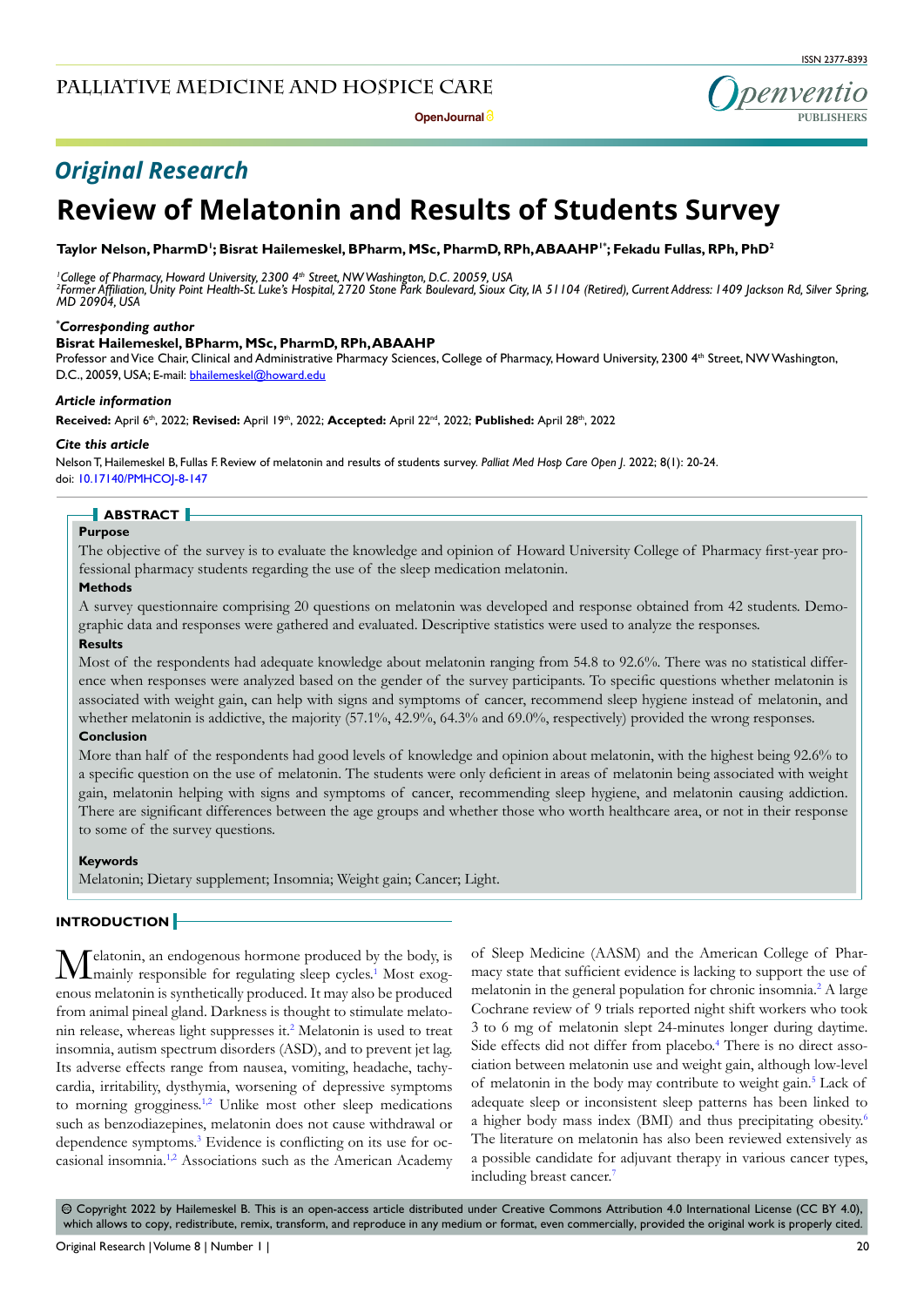## *Palliat Med Hosp Care Open J*. 2022; 8(1): 20-24. doi: [10.17140/PMHCOJ-8-147](http://dx.doi.org/10.17140/PMHCOJ-8-147) **PUBLISHERS**

Prior to recommending melatonin, good sleep hygiene has been encouraged to correct the causes of insomnia.<sup>[1](#page-4-0)</sup> For most cases, a dose of 0.3 mg at bed time is sufficient to produce higher than normal physiological concentrations.<sup>2</sup> Melatonin tablets and/ or capsules ranging from  $0.2$  mg to  $20$  mg are available. Smith et al<sup>8</sup> reported the use of 1 mg to 10 mg dose for short-term management of insomnia in a hospital inpatient setting. Although the authors noted lack of adequate documentation by providers on sleep quality, they reported adverse events such as daytime drowsiness, headache, and deliriumin only 6 out of 200 patients.<sup>8</sup>

The current study was initiated to learn about the knowledge level and opinion of first year pharmacy students at Howard University (HU), Washington, D.C., USA regarding melatonin and its use. Compiling and analyzing the survey data is thought to help identify the strengths and needs of students in this area of knowledge.

# **METHODS**

A total of 45 professional first year pharmacy students at Howard University College of Pharmacy for the year 2021 participated in the survey. Forty-two (response rate of 93.3%) completed the questionnaire. The following demographic data were gathered: age, gender, education, residence, work-related items, and annual income. Twenty items were included in the questionnaire to collect the opinion and the knowledge level of the study enrollees about melatonin. A 4-point Likert scale (1=strongly agree; 2=agree; 3=disagree; 4=strongly disagree) was used to rate responses. The strongly agree and agree responses were aggregated as "agree" or "yes" responses, while the disagree and strongly disagree were lumped together as "disagree" or "no". Mean Likert scores were calculated to place the levels of the responses. A two-tailed Fisher's exact test was used to determine *p* values by comparing genderbased responses. The study was approved by Howard University institutional review board.

# **RESULTS**

A total of 42 students (15 male, 27 female) participated in the survey. About 41% are in the age range 24-26-years. Thirty-four of the participants (81%) had a bachelor's degree before joining pharmacy school. In addition to attending pharmacy education at HU College of Pharmacy, most of the respondents (n=33, 78.6%)



|                        | Table 1. Demographic Characteristics of Respondents |                               |  |  |
|------------------------|-----------------------------------------------------|-------------------------------|--|--|
| Characteristics        | Respondents (n, %)                                  | 95% CI (% range) <sup>*</sup> |  |  |
| Age (years)            |                                                     |                               |  |  |
| 21-23                  | 14 (33.3)                                           | 19.1-47.6                     |  |  |
| 24-26                  | 17(40.5)                                            | 25.6-55.3                     |  |  |
| 27-29                  | 5 (11.9)                                            | $2.1 - 21.7$                  |  |  |
| >29                    | 6 (14.3)                                            | 3.7-24.9                      |  |  |
| Gender                 |                                                     |                               |  |  |
| Male                   | 15 (35.7)                                           | 21.2-50.2                     |  |  |
| Female                 | 27(64.3)                                            | 49.8-78.8                     |  |  |
| Education              |                                                     |                               |  |  |
| Some college           | 1(2.4)                                              | $0.0 - 7.0$                   |  |  |
| Associate Degree       | 1(2.4)                                              | $0.0 - 7.0$                   |  |  |
| BA/BSc                 | 34 (81)                                             | 69.1-92.8                     |  |  |
| MSc                    | 4 (9.5)                                             | 2.7-22.6                      |  |  |
| PhD/Professional       | 2(4.8)                                              | $0.0 - 11.2$                  |  |  |
| Residence              |                                                     |                               |  |  |
| Washington, D.C.       | 4 (9.5)                                             | $0.7 - 18.4$                  |  |  |
| Maryland               | 13(31)                                              | 16.9-44.9                     |  |  |
| Virginia               | 7(16.7)                                             | 5.4-27.9                      |  |  |
| Other States           | 18 (42.9)                                           | 27.9-57.2                     |  |  |
| <b>Working Now</b>     |                                                     |                               |  |  |
| Yes                    | 9(21.4)                                             | $9.0 - 33.8$                  |  |  |
| No                     | 33 (78.6)                                           | 66.2-90.9                     |  |  |
| <b>Work Experience</b> |                                                     |                               |  |  |
| Never worked           | 2(4.8)                                              | $0.0 - 11.2$                  |  |  |
| Short-term             | 3(7.1)                                              | $0.0 - 14.9$                  |  |  |
| Part-time              | 16(38.1)                                            | 23.4-52.8                     |  |  |
| Full-time              | 21 (50)                                             | 34.9-65.1                     |  |  |
| Type of Job            |                                                     |                               |  |  |
| Pharmacy related       | 16 (38.I)                                           | 23.4-52.8                     |  |  |
| Other healthcare       | 12 (28.6)                                           | 14.9-42.2                     |  |  |
| Non-health related     | 13 (31)                                             | 16.9-44.9                     |  |  |
| Not applicable         | 1(2.4)                                              | $0.0 - 7.0$                   |  |  |
| <b>Annual Income</b>   |                                                     |                               |  |  |
| < USD 10,000           | 13(31)                                              | 16.9-44.9                     |  |  |
| 10,001-20,000          | 7 (16.7)                                            | 5.4-27.9                      |  |  |
| 20,001-30,000          | 6(14.3)                                             | $3.7 - 24.9$                  |  |  |
| 30,001-40,000          | 5 (11.9)                                            | $2.1 - 21.7$                  |  |  |
| >40,000                | 11(26.2)                                            | 12-9-39.5                     |  |  |
| <b>Years Worked</b>    |                                                     |                               |  |  |
| None                   | 1(2.4)                                              | 0.0-7.0                       |  |  |
| $1-2$                  | 19 (45.2)                                           | 30.2-60.3                     |  |  |
| $3 - 4$                | 11 (26.2)                                           | 12.9-39.5                     |  |  |
| >4                     | 11(26.2)                                            | 12.9-39.6                     |  |  |
|                        |                                                     |                               |  |  |

renven

held jobs at the time of this survey. Many (n=18, 42.9%) of the students' home states are outside of the Washington DC-Maryland-Virginia (DMV) metro area, while the rest are spread in these areas (Table 1 and Chart 1).

*\* CI=Confidence Interval; normal approximations of binomial exact values.*

Thirty-nine respondents (92.6%) agreed melatonin is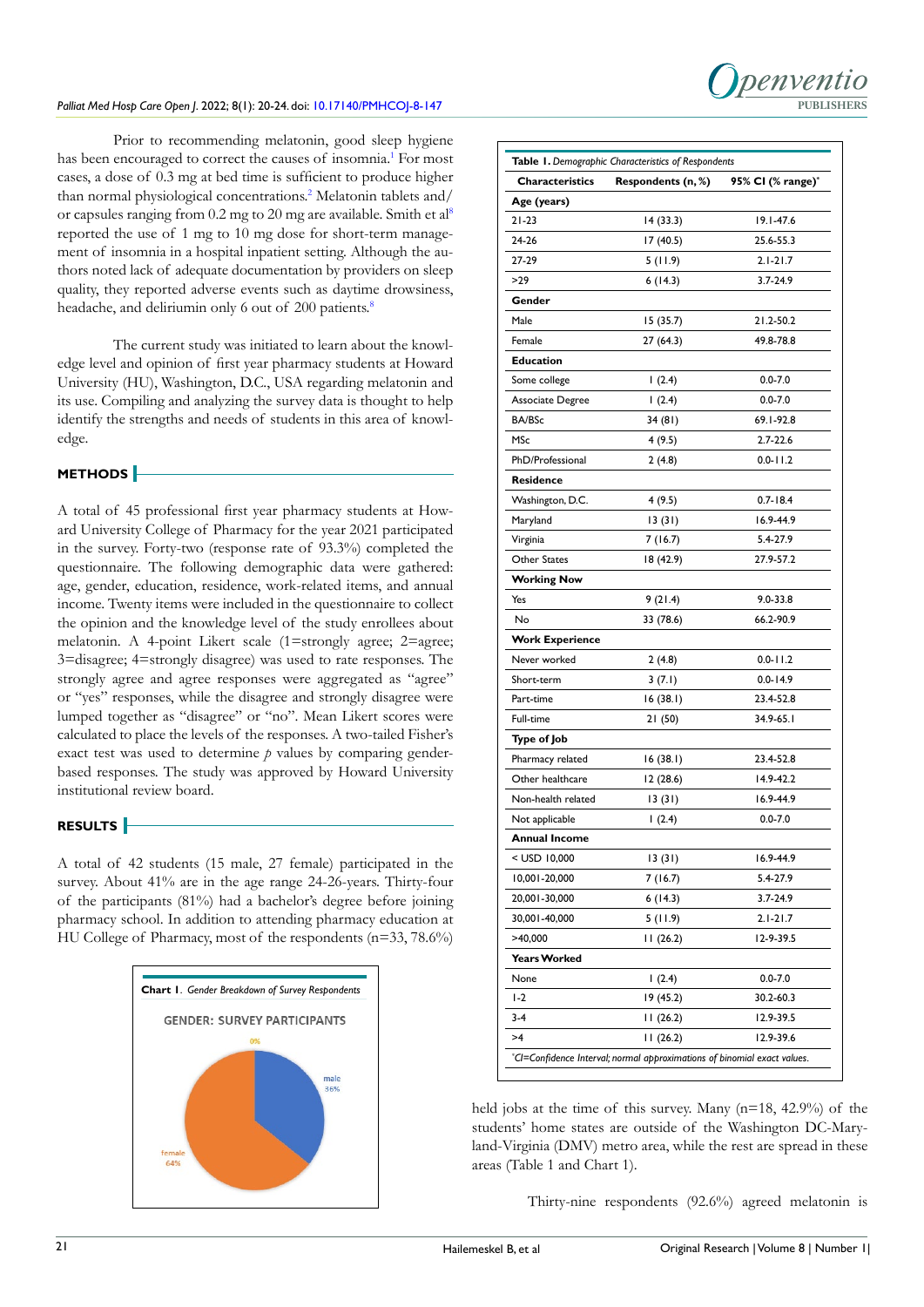

# Palliat Med Hosp Care Open J. 2022; 8(1): 20-24. doi: [10.17140/PMHCOJ-8-147](http://dx.doi.org/10.17140/PMHCOJ-8-147) **PUBLISHERS**

taken by consumers for sleep; 35 (83.3%) agreed melatonin is a dietary supplement used for insomnia. Twenty-seven participants (64.3%) responded that melatonin also decreases depression. Thirty-two students (76.2%) agreed that melatonin causes headache, dizziness, sleepiness, and nausea as side effects. In an answer to a specific question whether melatonin is associated with weight gain, 24 (57.1%) agreed it is associated (Table 2).

In response to a further 15 questionnaire items on melatonin (Table 3), the majority agreed to each statement or question, except for four statements: to melatonin being associated with weight gain (n=18; 42.9% disagreeing *vs* n=24; 57.1% agreeing); the belief in sleep hygiene and not recommending melatonin (n=15; 35.7% agreeing *vs* n= 27; 64.3 disagreeing); to melatonin helping with signs and symptoms of cancer (n=18; 42.9% agreeing

| <b>Survey Statement</b>                                                            |    | Response [n, (%)] |                |                |                |           | <b>LK</b>               |                 |        |
|------------------------------------------------------------------------------------|----|-------------------|----------------|----------------|----------------|-----------|-------------------------|-----------------|--------|
|                                                                                    |    | <b>SA</b>         | A              | DA             |                | <b>TA</b> | <b>TDA</b>              | (m±SD)          | Þ,     |
|                                                                                    | M  | 6                 | 8              | т              | $\mathbf 0$    | 4         | T                       |                 | 1.000  |
| Melatonin is mostly taken by people who<br>want to sleep                           | F  | 1510              |                | 20             |                | 252       |                         | $1.57 \pm 0.63$ |        |
|                                                                                    |    | 21                | 18             | 30             |                | 393       |                         |                 |        |
|                                                                                    |    | (50)              | (42.9)         | (7.1)          | (0.0)          | (92.9)    | (7.1)                   |                 |        |
|                                                                                    | м  | 9                 | $\overline{2}$ | $\overline{4}$ | 0              | П         | $\overline{\mathbf{4}}$ | $1.60 \pm 0.83$ | 0.2252 |
| Melatonin is used as a dietary supplement                                          | F  | 168               |                | 21             |                | 243       |                         |                 |        |
| for insomnia                                                                       |    | 25                | 10             | 61             |                | 35        | 7                       |                 |        |
|                                                                                    |    | (59.5)            | (23.8)         | (14.3)         | (2.4)          | (83.3)    | (16.7)                  |                 |        |
|                                                                                    | м  | $\overline{7}$    | T              | 5              | $\overline{2}$ | 8         | 7                       | $2.12 \pm 0.94$ | 0.3252 |
| Melatonin when taken as a sleep aid is<br>known to decrease depression in patients | F  | 613               |                | 71             |                | 198       |                         |                 |        |
|                                                                                    |    | 13                | 4              | 12             | 3              | 27        | 15                      |                 |        |
|                                                                                    |    | (31.0)            | (33.3)         | (28.6)         | (7.1)          | (64.3)    | (59.5)                  |                 |        |
|                                                                                    | м  | $\overline{4}$    | 6              | 5              | $\mathbf 0$    | 10        | 5                       | $1.98 \pm 0.78$ | 0.4508 |
| Melatonin causes headache, dizziness,<br>sleepiness, and nausea as side effects    | F  | 814               |                | 41             |                | 225       |                         |                 |        |
|                                                                                    |    | 12                | 20             | 9              | T              | 32        | 10                      |                 |        |
|                                                                                    |    | (28.6)            | (47.6)         | (21.4)         | (2.4)          | (76.2)    | (23.8)                  |                 |        |
|                                                                                    | м  | $\overline{2}$    | 8              | 5              | $\mathbf 0$    | 10        | 5                       |                 |        |
|                                                                                    | F. | 59                |                | 2              |                | 1413      |                         |                 |        |
| Melatonin is associated with weight gain                                           |    | 7                 | 17             | 17             | T              | 24        | 18                      | $1.57 \pm 0.63$ | 1.000  |
|                                                                                    |    | (16.7)            | (40.5)         | (40.5)         | (2.4)          | (57.1)    | (52.9)                  |                 |        |

*\*p values ≥ are considered not significant.*

|                | Table 3: Additional Questionnaire Items Used in the Survey                                                              |
|----------------|-------------------------------------------------------------------------------------------------------------------------|
| Τ.             | I feel confident in recommending melatonin to patients who have trouble sleeping.                                       |
| 2.             | I believe getting used to melatonin as a sleep aid may lead to the development of tolerance and may not be a good idea. |
| 3.             | I believe melatonin, although a natural product, may cause problems if taken long term.                                 |
| 4.             | I believe in sleep hygiene and do not recommend melatonin or any other sleep aid.                                       |
| 5.             | I believe melatonin is a natural substance and can cause adverse effects if taken as a sleep aid.                       |
| 6.             | Do you agree that melatonin can help alleviate signs and symptoms of breast cancer?                                     |
| 7.             | Do you agree that light can block the mechanism of melatonin when used in the management of breast cancer?              |
| 8.             | Do you agree that the body naturally produces melatonin?                                                                |
| 9.             | Besides its use in breast cancer patients, melatonin improves jet lag symptoms.                                         |
| 10.            | Melatonin, since it is produced in the body, should generally be a safe medication                                      |
| $\mathbf{H}$ . | I believe that melatonin should have no known side effects since our body makes it.                                     |
| 12.            | Natural substances such as melatonin should be safe in children.                                                        |
| 13.            | I believe taking additional supplements of melatonin may decrease the body's ability to crat more.                      |
| 14.            | Although natural, melatonin may have an addictive property if it is taken for a long time.                              |
| 15.            | I do not mind purchasing melatonin over the counter for myself or my family if the need arises.                         |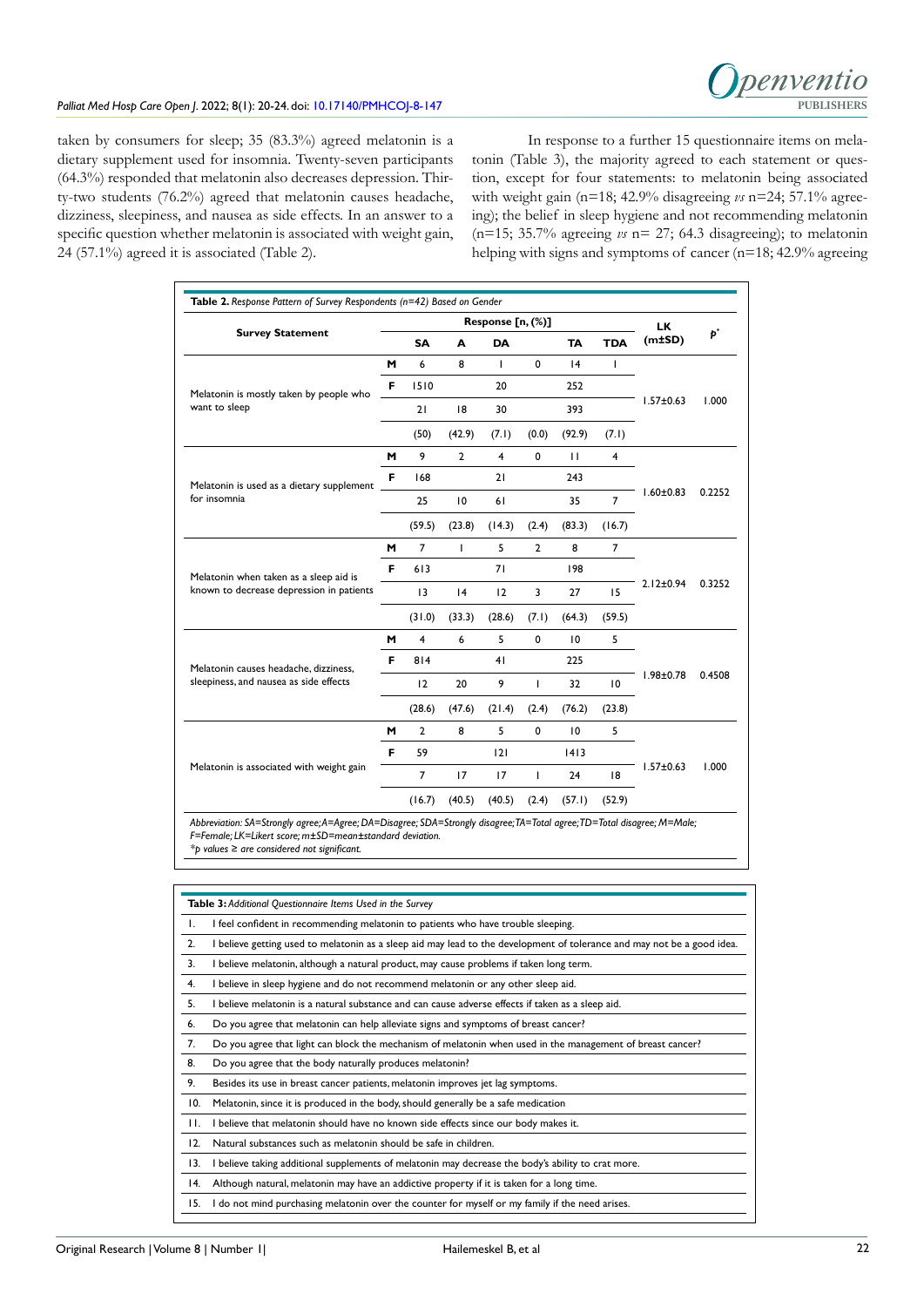

*vs* n=24; 57.1% disagreeing) and to melatonin having no known side effects, since the body makes it (n=16; 38.1% disagreeing *vs* n=26; 61.9% agreeing) (Table 4). Analysis of the survey data revealed no statistical differences between male and female respondents across all 20 questionnaire items (*p*>0.05) (Tables 2 and 4).

# **DISCUSSION**

Various reports have appeared in the literature evaluating drug knowledge of junior pharmacy students regarding selection of generic medicines,<sup>[9](#page-4-8)</sup> and others in their later years of training on topics, such as pharmacovigilance and drug-drug interactions.<sup>10,11</sup> However, studies are lacking that evaluate in-coming first-year pharmacy students on their knowledge. To gauge the knowledge level of pharmacy students early on helps to identify the deficits in various knowledge areas. Thus, our survey took melatonin as an example to test the knowledge of students through administration of a survey questionnaire.

Nearly 80% of the survey items (16 out of 20) were answered correctly by more than 50% of the surveyed students for each item). There is no adequate evidence that melatonin is associated with weight gain; the reverse may be true considering melatonin indirectly my help with weight reduction if it is associated with lack of sleep.<sup>5</sup> However, the majority respondents (n=24; 57.1%) agreed melatonin is associated with weight gain). Most sleep medications such as benzodiazepines cause some level of addiction,<sup>[3](#page-4-2)</sup> so it is possible that the students had the impression that melatonin, as a sleep aid, may have similar addictive properties. Studies indicate that melatonin can help with signs and symptoms of cancer types such as breast cancer, prostate cancer, gastric cancer, and colorectal cancer.<sup>[7](#page-4-6)</sup> Less than half of the respondents ( $n=18$ ; 42.9%) agreed with the statement This study also found out a similar response pattern between the genders. Analysis of the survey data revealed no statistical differences between male and female respondents across all 20 questionnaire items (*p*>0.05).

Fisher's Exact test was done to determine if there were any significant differences among the various groups in their response to the questionnaires. We found that age of the participants matters in their belief that melatonin, although a natural substance, can cause adverse effects when it is taken as a sleep aid (26-years or younger *vs*. older than 26; *p*=-0.05). We also found a significant difference in participants' response, whether melatonin is associated with headache, dizziness, sleepiness, and nausea as a side effect, when the responses were evaluated on the basis of the type of work the participants had (those who work at healthcare related jobs *vs*. those in non-health related jobs: *p*=0.0085). The participants who are confident in their knowledge significantly rated their agreement with melatonin as a naturally produced hormone compared to their counterparts  $(p=0.0281)$ .

| Questionnaire<br>Item <sup>*</sup>                              | Total Response (n, %)       | Male (n, %) Female<br>(n, %)             | <b>LKS</b><br>(mean±SD) | Þ      |  |
|-----------------------------------------------------------------|-----------------------------|------------------------------------------|-------------------------|--------|--|
| Agree (A)* 35(83.3)<br>$\overline{1}$<br>Disagree (DA)* 7(16.6) |                             | 11(26.2) 24(57.1)<br>$4(9.5)$ 3(7.1)     | $1.90 \pm 0.79$         | 0.2252 |  |
| $\overline{2}$                                                  | A 33(78.6)<br>DA 9(21.4)    | 10(23.8) 23(54.8)<br>$5(11.9)$ 4(9.5)    | $1.93 \pm 0.89$         | 0.2417 |  |
| 3                                                               | A 33(78.6)<br>DA 9(21.4)    | $12(28.6)$ 21(50)<br>3(7.1) 6(14.3)      | $2.00 \pm 0.80$         | 1.0000 |  |
| 4                                                               | A 15(35.7)<br>DA 27(64.3)   | $4(9.5)$ $11(26.2)$<br>11(26.2) 16(38.1) | $2.69 \pm 0.78$         | 0.5055 |  |
| 5                                                               | $A$ 30(71.4)<br>DA 12(28.6) | 12(28.6) 18(42.8)<br>$3(7.1)$ 9(21.4)    | $2.12 \pm 0.80$         | 0.4848 |  |
| 6                                                               | A 18(42.9)<br>DA 15(57.1)   | 6(14.3) 12(28.6)<br>9(21.4) 15(35.7)     | $2.52 \pm 0.97$         | 0.7674 |  |
| $\overline{7}$                                                  | A 29(69.0)<br>DA 13(31.0)   | 11(26.2) 18(42.8)<br>$4(9.5)$ 9(21.4)    | $2.14 \pm 0.87$         | 0.7387 |  |
| 8                                                               | A 32(76.2)<br>DA 11(33.8)   | 10(23.8) 22(52.4)<br>5(11.9) 5(11.9)     | $1.95 \pm 0.85$         | 0.4508 |  |
| 9                                                               | A 23(54.8)<br>DA 19(45.2)   | 7(16.7) 18(42.9)<br>$8(19.0)$ $11(26.2)$ | $2.38 \pm 0.88$         | 0.5249 |  |
| $\overline{10}$                                                 | A 27(64.3)<br>DA 15(35.7)   | 11(26.2) 16(38.1)<br>$4(9.5)$ $11(26.2)$ | $2.21 \pm 0.92$         | 0.5055 |  |
| $\mathbf{H}$                                                    | $A$ 16(38.1)<br>DA 26(61.9) | 4(9.5) 12(28.6)<br>11(26.2) 15(35.7)     | $2.67 \pm 1.00$         | 0.3302 |  |
| 12                                                              | $A$ 26(61.9)<br>DA 16(38.1) | 9(21.4) 17(40.5)<br>6(14.3) 10(23.8)     | $2.26 \pm 0.91$         | 1.0000 |  |
| 13                                                              | A 25(59.6)<br>DA 17(40.4)   | 9(21.4) 16(38.1)<br>$6(14.3)$ $11(26.2)$ | $2.21 \pm 0.81$         | 1.0000 |  |
| 4                                                               | A 29(69.0)<br>DA 13(31.0)   | 8(19.0) 21(50.0)<br>7(16.7) 6(14.3)      | $2.07 \pm 0.92$         | 0.1635 |  |
| 15                                                              | A 36(85.7)<br>DA 6(14.3)    | 13(30.9) 23(54.8)<br>$2(4.8)$ 4(9.5)     | $1.86 \pm 0.84$         | 1.0000 |  |